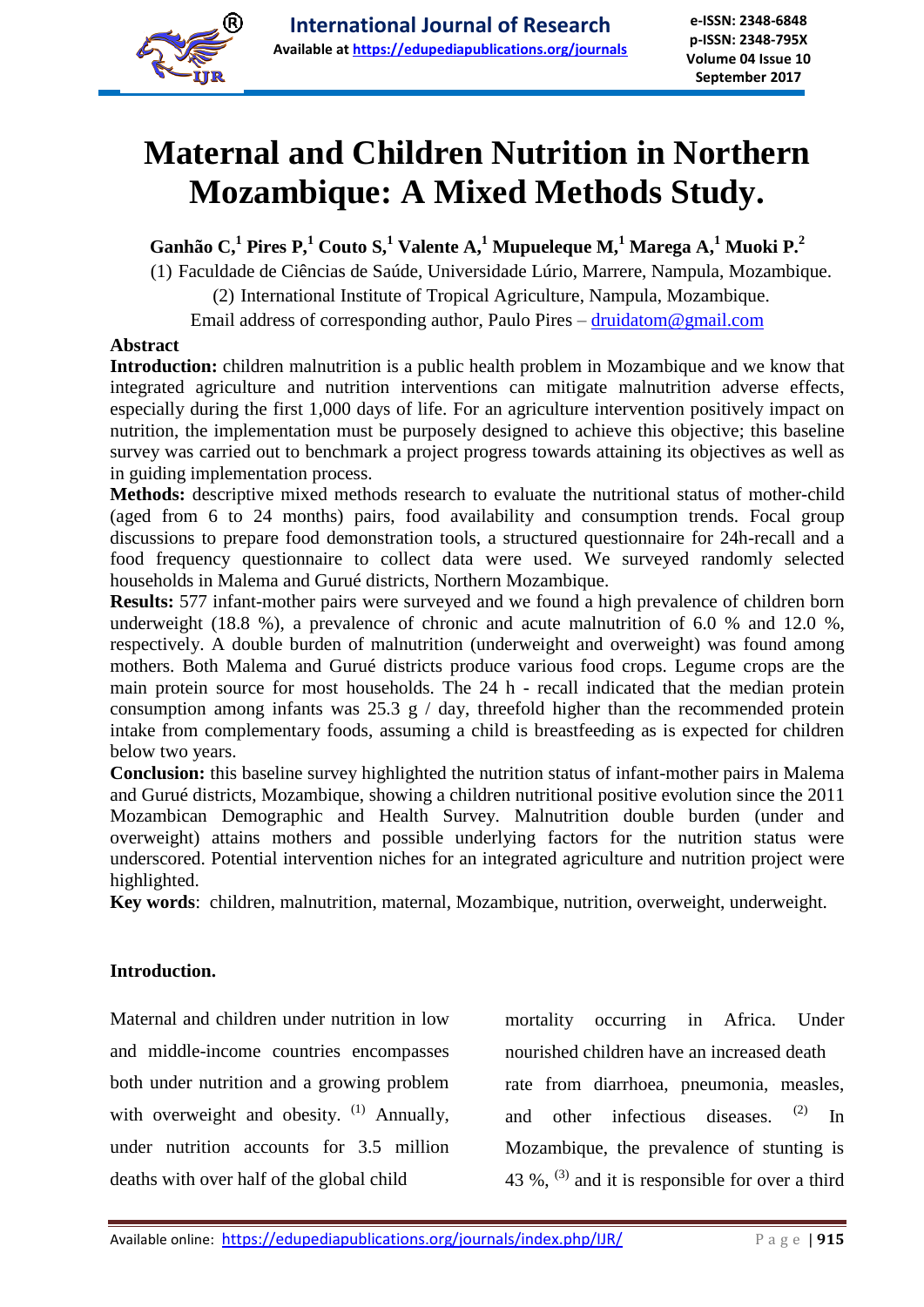

of deaths among children aged less than five years. Undernutrition prevalence rates differ within the country, with the northern part (Nampula Province) having the highest prevalence (55 %). Undernutrition is not only a health but also an economic problem, being responsible for a  $2 - 3$  % loss of internal product. Chronic under nutrition is recognized as the best indicator of the quality of human capital.  $(4)$ 

Maternal and child under nutrition including stunting, wasting and deficiency of essential vitamins and minerals has been a subject of discussion by various professional, who agree there is potential for reduction through equitable coverage of proven nutrition interventions. The need to focus on the crucial period from conception, through the first two years of life (the first 1,000 days), during which good nutrition and healthy growth have lasting benefits throughout life has been recommended. <sup>(5)</sup>

In Sub-Saharan Africa, millions of households depend on agriculture for income and food. In 2006 80 % of Mozambicans lived in rural areas depending on agriculture for their livelihood. Agricultural interventions have long been thought to influence nutrition. In the past 10 - 15 years, people have accepted that for agricultural intervention to have greater chance of affecting nutrition status, they must be implemented with that objective. <sup>(6)</sup> Northern Mozambique is considered the country's

food basket as most food production happens there.  $(7)$  However, there is high prevalence of undernutrition in northern Mozambique compared to other parts of the country, an example that agriculture or high food production does not always translate into better nutritional outcomes.

During 2011 - 2015, the *International Institute of Tropical Agriculture (IITA)* has set out to implement a nutrition sensitive project, with the aim to increase soybean production and consumption for better nutrition. To effectively implement and measure project' progress, a baseline survey was performed, in cooperation with Lúrio University (LU) Health Sciences Faculty researchers, to assess the nutritional status of the key beneficiaries of the project (body mass index – BMI - of women and children aged from six months to two years), local dietary characteristics (components and preparation techniques), food availability and consumption trends among this target population.

# **2. Methods.**

Descriptive mixed methods study, using qualitative and quantitative tools to gather data from children of age between 6 and 24 months and their mothers, in Gurué (Zambézia Province) and Malema (Nampula Province) districts in Mozambique, during April and May 2013.

Initial interactions with key informants during focus group discussions (FGD) were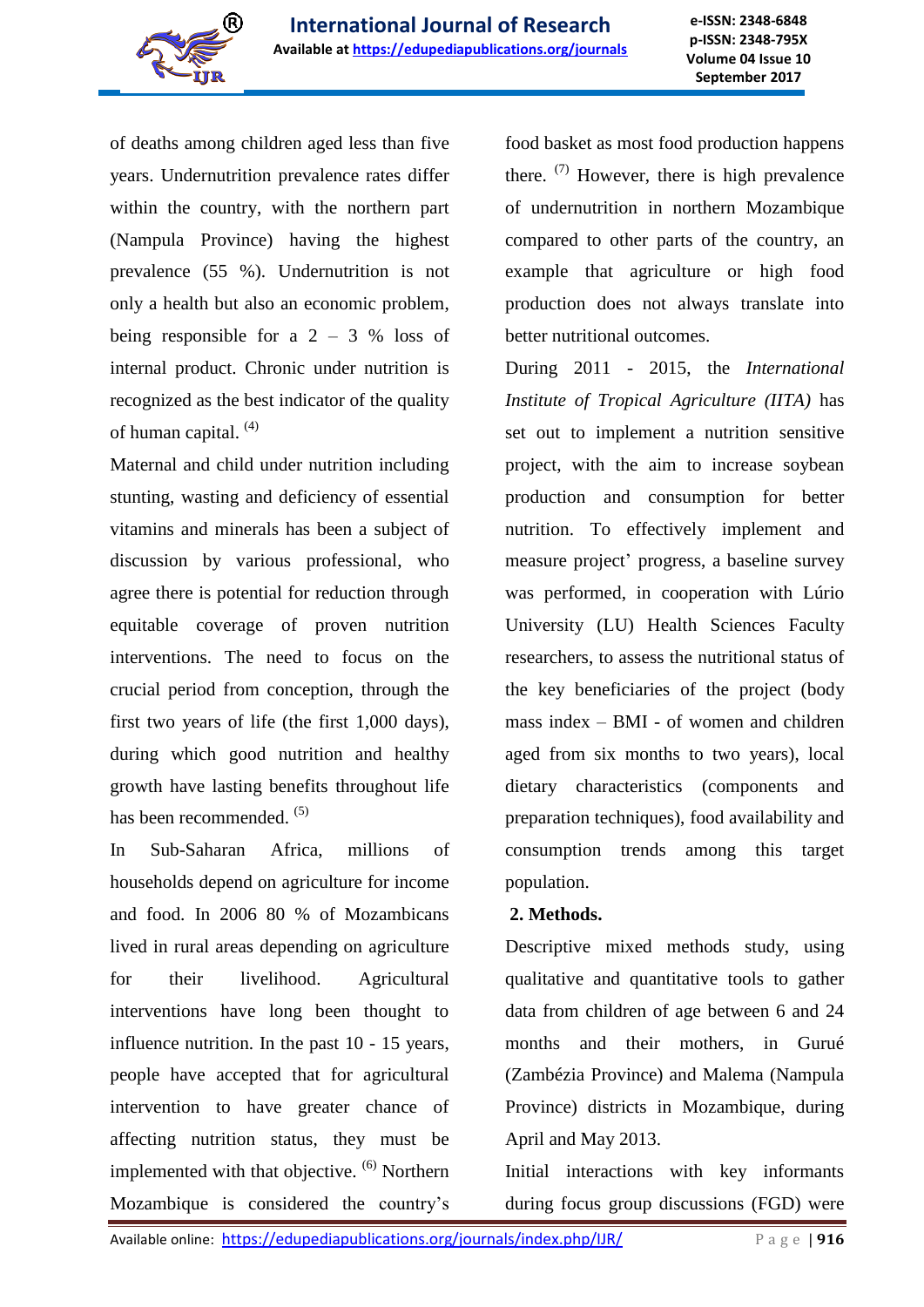

used to appraise the type of foods that were commonly eaten in the community and their methods of preparation. FGD also aided to develop the food frequency questionnaire (FFQ) as foods available in the study area were documented. For quantitative data, we used a questionnaire that contained agriculture and nutrition related questions including a 24 h - recall.

# *FGD and development of a pictorial manual.*

FGD were conducted in the study area to gather information on types of food typically eaten, with women of reproductive age group  $(n = 68)$ . A structured questionnaire was used to guide the discussions.

Using information gathered through FGD, a pictorial manual showing an illustration of food combinations, that would normally be served for a normal meal, was developed. Three local women prepared various recipes described by FGD. The women served the various food combinations, as they would do normally. The weight of each food type on the plate was then recorded and photographed to guide interviewers while filling the 24 h - recall questionnaire.

# *Sample selection.*

A total of 612 households participated in the study. Children aged from 6 to 24 months and their mothers qualified to participate. The number of children to be surveyed, was calculated per district, using Nampula and Zambézia Provincial Health Directorates (Ministry of Health) data about undernutrition prevalence, plus a 10 % chance of non-respondents. The respondents were randomly selected from a list of all qualifying households.

#### *Data collection.*

Ethical clearance was provided by the Institutional Bioethics for Health Committee of LU. Data were collected using a structured questionnaire, record of anthropometric measurements of infant - mother pair, 24 h recall for children and FFQ. BMI was calculated and categorized following the guidelines of National Institute of Health, 1998. Software Antro® of World Health Organization (WHO) was used to determine the undernutrition indicators for children.

For the 24 h - recall of foods eaten, data were collected for all foods and drinks consumed during the last 24 hours before the interview. Details of commercial products were taken so as the detailed ingredients for the various recipes. At the end of the 24 h - recall, the respondent was asked whether food intake in the previous day was normal, whether any supplements or medication was consumed, and whether the infant or mother was sick or had low appetite for food.

Foods recorded in the 24 h - recall were tabulated into specific nutrients using Food Processor Plus® based on United States Department of Agriculture food composition tables. The LU Nutrition Department adapted these tables based on recipes that were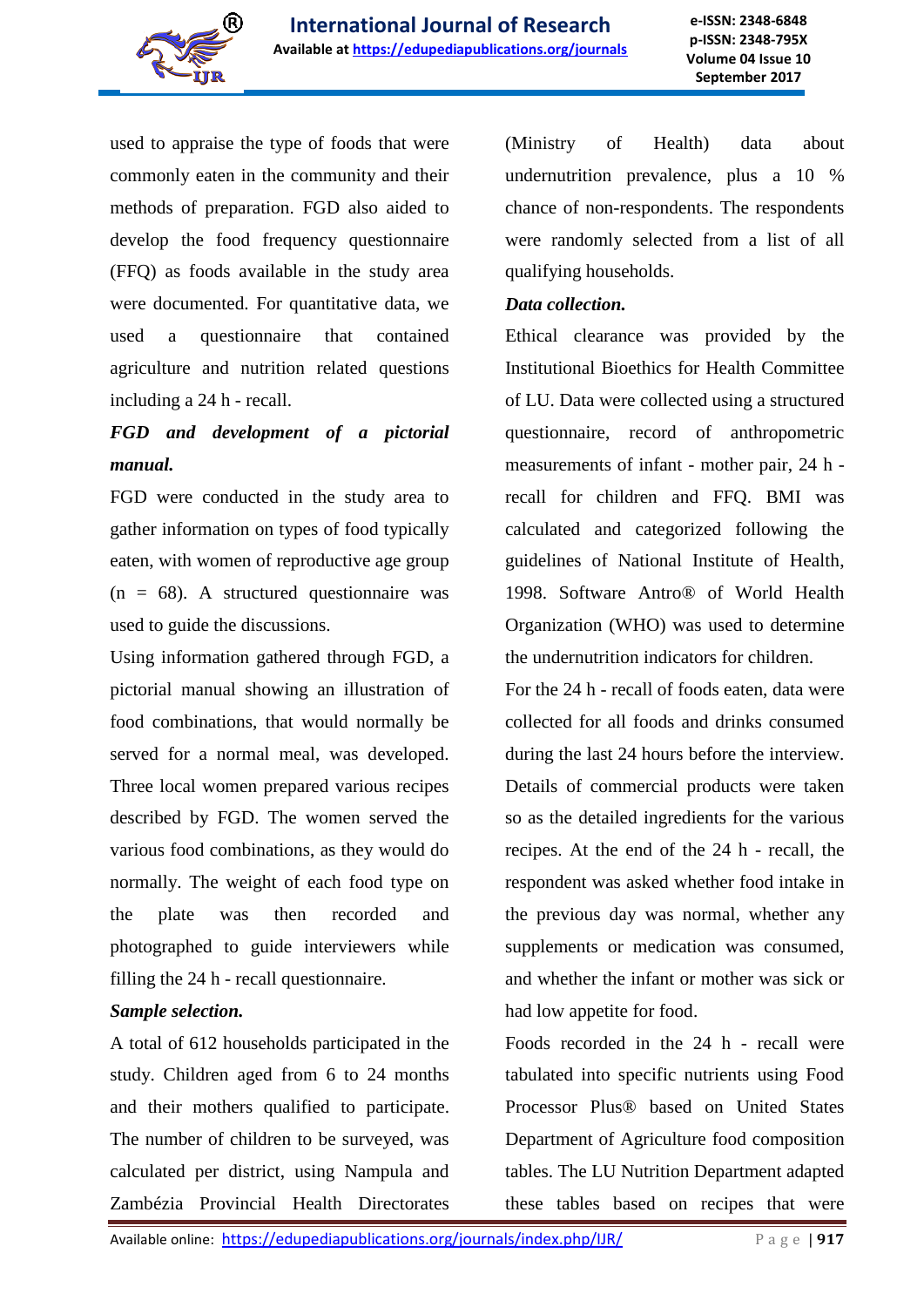

typical to Mozambique. Food composition data from Brazil was also used in the absence of some foods in the Mozambican food composition table.

#### *Nutrient consumption evaluation*.

The following nutrients were selected to evaluate intake: total energy, carbohydrates, total fat, proteins, vitamin A, D, E, B1, B2, B6, B12, folate, iron, calcium, iodine, zinc, phosphorus and magnesium. Children and adults used the WHO recommendations to determine prevalence of inadequate caloric intake. A comparison was made to the recommended dietary intake of the various nutrients to determine adequate intake. Acceptable macronutrient distribution ranges from  $20 - 35$  % for protein,  $45 - 65$  % for carbohydrates and  $10 - 35$  % for total fat, were used to calculate the contribution of various nutrients to total energy.  $(8)$  To calculate inadequacy of micronutrient intake, estimated average requirement (EAR) was used as the cut-off point. <sup>(9)</sup>

# *Statistical analysis*.

Data analyses used Statistical Package for the Social Sciences version 19.0®. Significance level was set at 5 %. Qualitative variables were represented as proportions and were compared using Chi-square and Fisher whenever applicable. To describe ingestion of various nutrients, median was used and percentile 25 (P25) and 75 (P75). To compare variations in ingestion of nutrients, T – Student test was used or Mann

- Whitney test for non - parametric data.

# **3. Results and discussion.**

# *Study population.*

Study population and its characteristics can be seen on table I and II. We interviewed mainly pairs of infant and mother (95 %). The respondents were well distributed between the two districts with the households from Malema and Gurué being 317 and 295, respectively. Boys represented 47.7 %, 577 mothers participated in the study with 292 (50.6 %) and 285 (49.4 %) being from Malema and Gurué districts, respectively.

Over 70 % of both children parents had either never studied or did not complete primary school education, while less than 3 % had completed secondary education. The Mozambique Millennium Development Goals Report 2005 (MMDGR) cited low access to education among women as a challenge to improved child-wellbeing.  $(10)$ The 2008 - 2009 Kenya Demographic Health Survey found a direct correlation between mother education and compliance with minimum infant and young child feeding practices. The 2011 Mozambique Demographic and Health Survey (MDHS) found infant mortality to be highest among children born to mothers who have low level of education. Often, these deaths are due to under nutrition.

Families with more than one child aged less than 2 years were 21 %. Short child-birth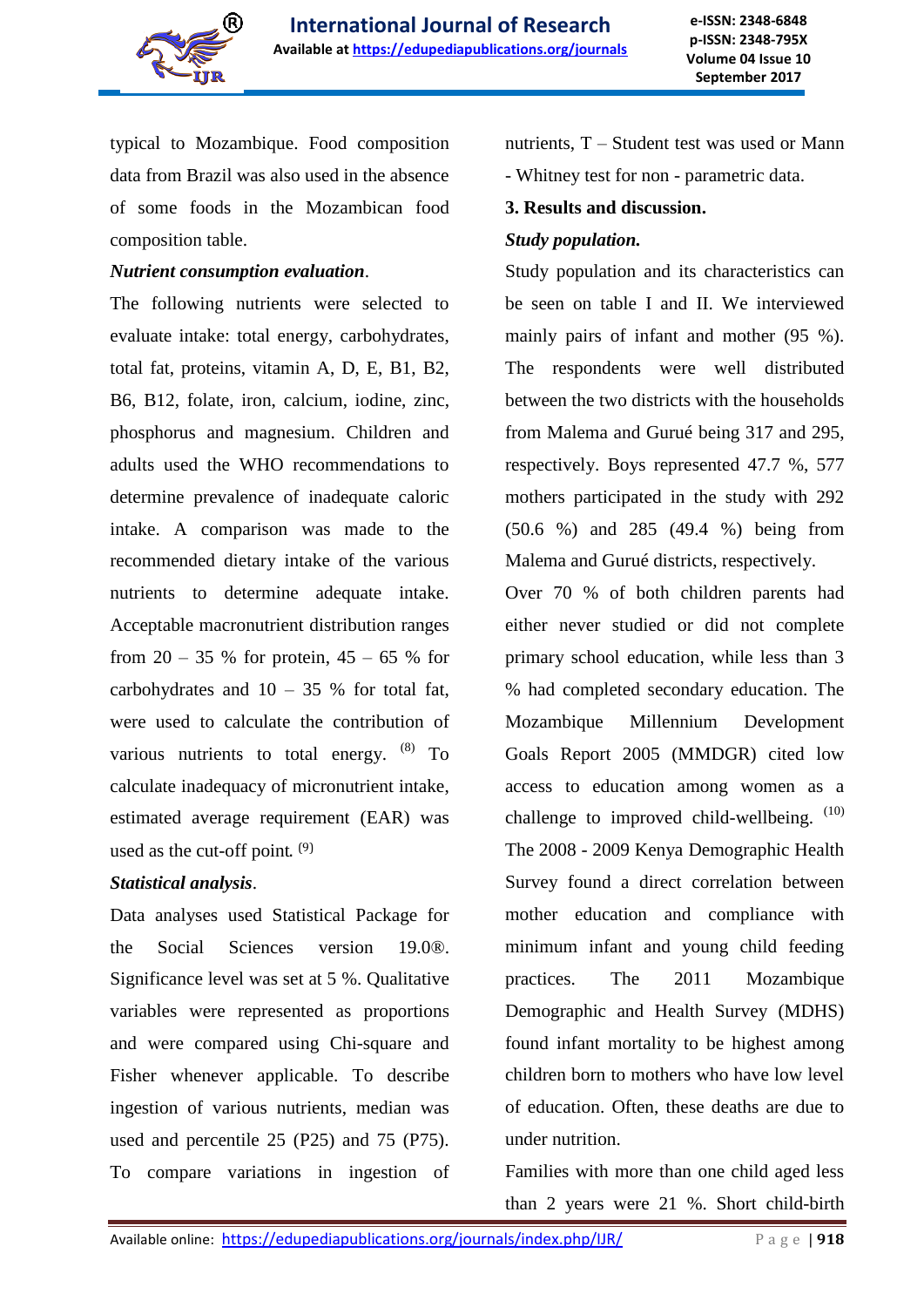

interval increases chance of a child becoming undernourished. The Kenya National Bureau of Statistics in 2010 found an inverse relationship between the length of the Table I: study population.

preceding birth interval and the proportion of children who were stunted. Similar trends were reported in the MDHS.

| <b>Characteristics</b>              | Total<br>$n$ (%) | Malema<br>$n$ (%) | Gurué<br>$n$ (%) |  |  |  |  |  |  |
|-------------------------------------|------------------|-------------------|------------------|--|--|--|--|--|--|
| $No$ of children                    | 612 (94.2)       | 317(51.8)         | 295 (48.2)       |  |  |  |  |  |  |
| Sample distribution                 |                  |                   |                  |  |  |  |  |  |  |
| <b>Boys</b>                         | 291 (47.7)       | 154 (48.6)        | 137 (46.4)       |  |  |  |  |  |  |
| Girls                               | 321(52.3)        | 163(51.4)         | 158 (53.6)       |  |  |  |  |  |  |
| Mothers                             | 577 (88.8)       | 292(50.6)         | 285 (49.4)       |  |  |  |  |  |  |
| Missing / other care givers         | 35(11.2)         |                   |                  |  |  |  |  |  |  |
| Table II: parent's education level. |                  |                   |                  |  |  |  |  |  |  |

|                                |            | Malema     |            | Gurué      |            |           |  |
|--------------------------------|------------|------------|------------|------------|------------|-----------|--|
| <i>Parents education level</i> | Father     | Mother     | Total      | Father     | Mother     | Total     |  |
|                                | $n$ (%)    | $n$ (%)    | $n$ (%)    | $n$ (%)    | $n$ (%)    | $n(\%)$   |  |
| Never studied                  | 44 (15.1)  | 57 (19.5)  | 101 (17.3) | 52(18.2)   | 74 (26.0)  | 126(21.6) |  |
| Primary (Incomplete)           | 152 (52.1) | 175 (59.9) | 327(56.0)  | 163 (57.2) | 183 (64.2) | 346(60.8) |  |
| Primary (Complete)             | 45 (15.4)  | 29(9.9)    | 74 (12.7)  | 27(9.5)    | 12(4.2)    | 39(6.9)   |  |
| Secondary (Incomplete)         | 37(12.7)   | 26(8.9)    | 63(10.8)   | 35(12.3)   | 13 (4.6)   | 48(8.7)   |  |

# *Nutritional evaluation.*

Table III shows infants and mother's anthropometric data. Children born with low birth weight  $(< 2,500 \text{ g})$  were 115 (18.8 %); they face numerous challenges and may often not attain their full potential as adults.  $(11)$  A cohort of children born underweight followed by WHO for the first eight years of life concluded that these children had poor cognitive function, academic achievement, and behaviours at eight years. The existence of a population born underweight is not only a health concern but also affects this population' social and economic achievements. (12)

About 30 % of children did not have child growth monitoring cards and did not provide the weight at birth. This is consistent with the findings of the MDHS reporting that 80

% of respondents had a child growth monitoring card. Major reason for children not having a growth - monitoring card is that the child was born at home. While delivery care is critical for both mother and new-born, slow progress has been registered ensuring women get skilled health professionals delivery care. According to the MMDGR, skilled health personnel attended 48 % of deliveries in 2003 compared with 44 % in 1997. Reasons cited included lack of women's decision-making power, perceptions of risk, traditional beliefs and practices, long distances and poor transport to a maternity.

Children participating in the study were less than two years of age. Chronic undernutrition attained 6 % while 14.8 % presented acute undernutrition ( $\geq$  -2 Z score).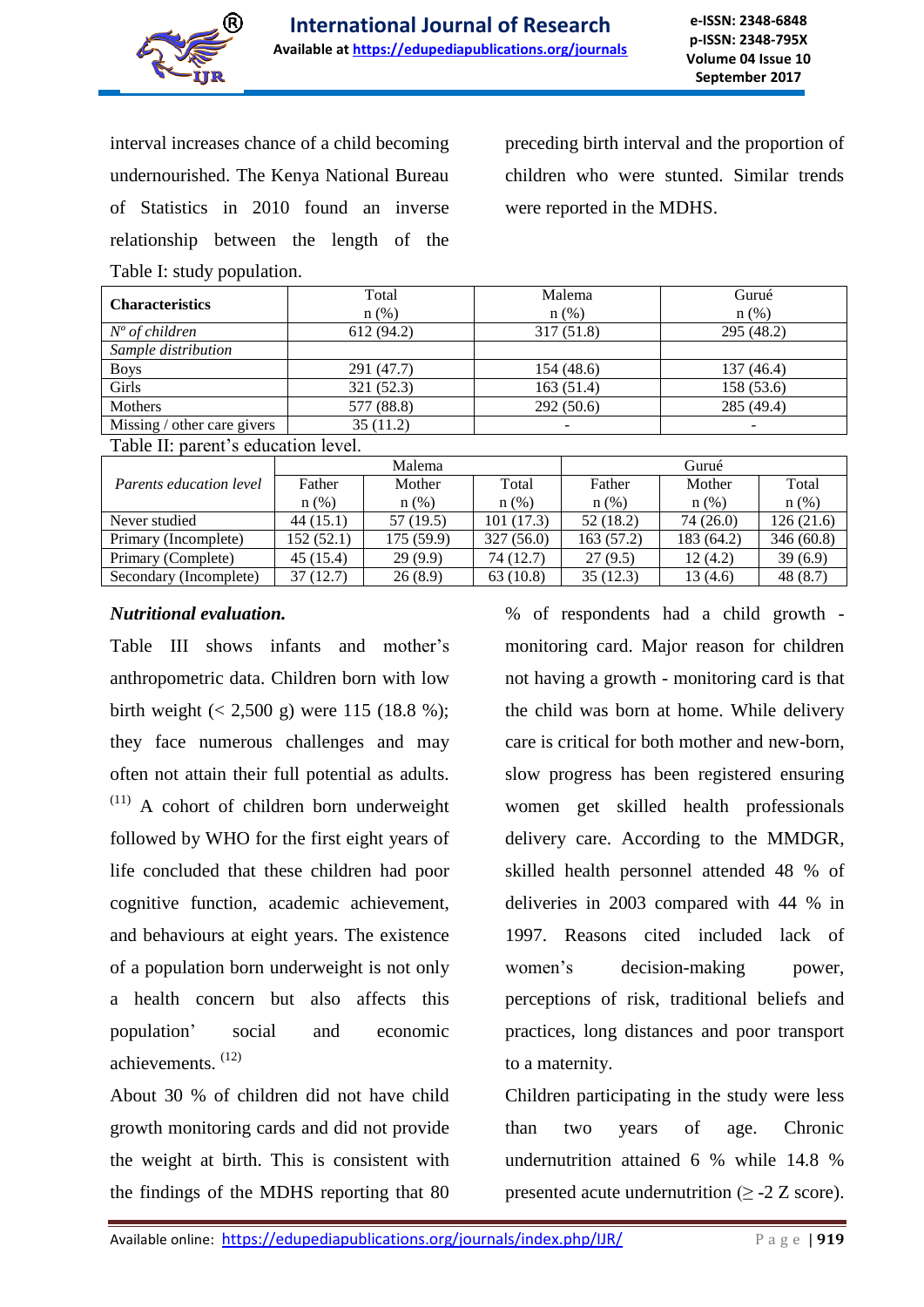

Prevalence of acute undernutrition registered in this study was slightly higher than that reported in the MDHS (6.4 -10.5 %). Trends in prevalence of chronic undernutrition observed in this study were lower than the rates reported in the same survey (27.6 - 48.1  $%$ ).

Most mothers (71.5 %) had a normal BMI, overweight was observed among 14 % and 12 % were underweight. The referred survey reported underweight levels of 9.8 %, overweight levels of 10.5 % and normal BMI among 79.7 % of rural women. Another study comparing data from 36 developing countries (Mozambique was not included)

found that overweight exceeded underweight among women of reproductive age. (13) Underweight among women of reproductive age is a health concern as such women are at a high risk of having low birth weight children, <sup>(14)</sup> especially if adequate weight is not gained during pregnancy. <sup>(15)</sup> The MDHS found the mothers' BMI has an inverse relationship with stunting; mothers who are thin  $(BMI < 18.5)$  had children with the highest stunting level (45 %). No anthropometric measurements for both mother and child were significantly different for the two districts ( $p < 0.05$ ).

Table III: children and mothers' anthropometric characteristics.

| Anthropometric characteristics of children and mothers | Total      | Malema     | Gurué      | $\boldsymbol{p}$ |
|--------------------------------------------------------|------------|------------|------------|------------------|
|                                                        | $n$ $(\%)$ | $n(\%)$    | $n$ (%)    |                  |
| Birth weight $< 2,500g$                                | 115 (18.8) | 57 (18.0)  | 58 (19.7)  |                  |
| Birth weight $> 2,500g$                                | 330(53.9)  | 184 (58.0) | 146 (49.5) | $0.084*$         |
| No response                                            | 167(27.3)  | 76(24.0)   | 91 (30.8)  |                  |
| Weight/age                                             |            |            |            |                  |
| $<$ - 2 Z-score                                        | 22(3.6)    | 15(4.7)    | 7(2.4)     |                  |
| $>$ - 2 Z-score                                        | 577 (94.3) | 296 (93.4) | 281 (95.3) | $0.274*$         |
| Missing                                                | 13(2.1)    | 6(1.9)     | 7(2.4)     |                  |
| Chronic undernutrition (height/age)                    |            |            |            |                  |
| $\langle$ - 2 Z-score                                  | 37(6.0)    | 21(6.6)    | 16(5.4)    |                  |
| $>$ - 2 Z-score                                        | 558 (91.2) | 288 (90.9) | 270 (91.5) | $0.769*$         |
| Missing                                                | 17(2.8)    | 8(2.5)     | 9(3.1)     |                  |
| Acute undernutrition (weight/height)                   |            |            |            |                  |
| $\langle$ - 2 Z-score                                  | 94 (15.4)  | 47(14.8)   | 47 (15.9)  | $0.849*$         |
| $> -2$ Z-score                                         | 487 (79.6) | 255(80.4)  | 232 (78.6) |                  |
| Missing                                                | 31(5.1)    | 15(4.7)    | 16(5.4)    |                  |
| <b>Mothers BMI</b>                                     |            |            |            |                  |
| Underweight                                            | 71(12.3)   | 38 (13.0)  | 33(11.6)   |                  |
| Normal                                                 | 412 (71.4) | 212 (72.6) | 200(70.2)  |                  |
| Overweight                                             | 80 (13.9)  | 33(11.3)   | 47(16.5)   | $0.240**$        |
| Obese                                                  |            |            |            |                  |
| Missing                                                | 14(2.4)    | 9(3.1)     | 5(1.8)     |                  |

\* Chi-square \*\* Fisher test

Most mothers (526 or 91.2 %) attended prenatal health care. Receipt of nutritional education during pregnancy was reported by 67.2 % and 65 % received it in health facilities (Table IV). A lower number of mothers (51.0 %) had received post-natal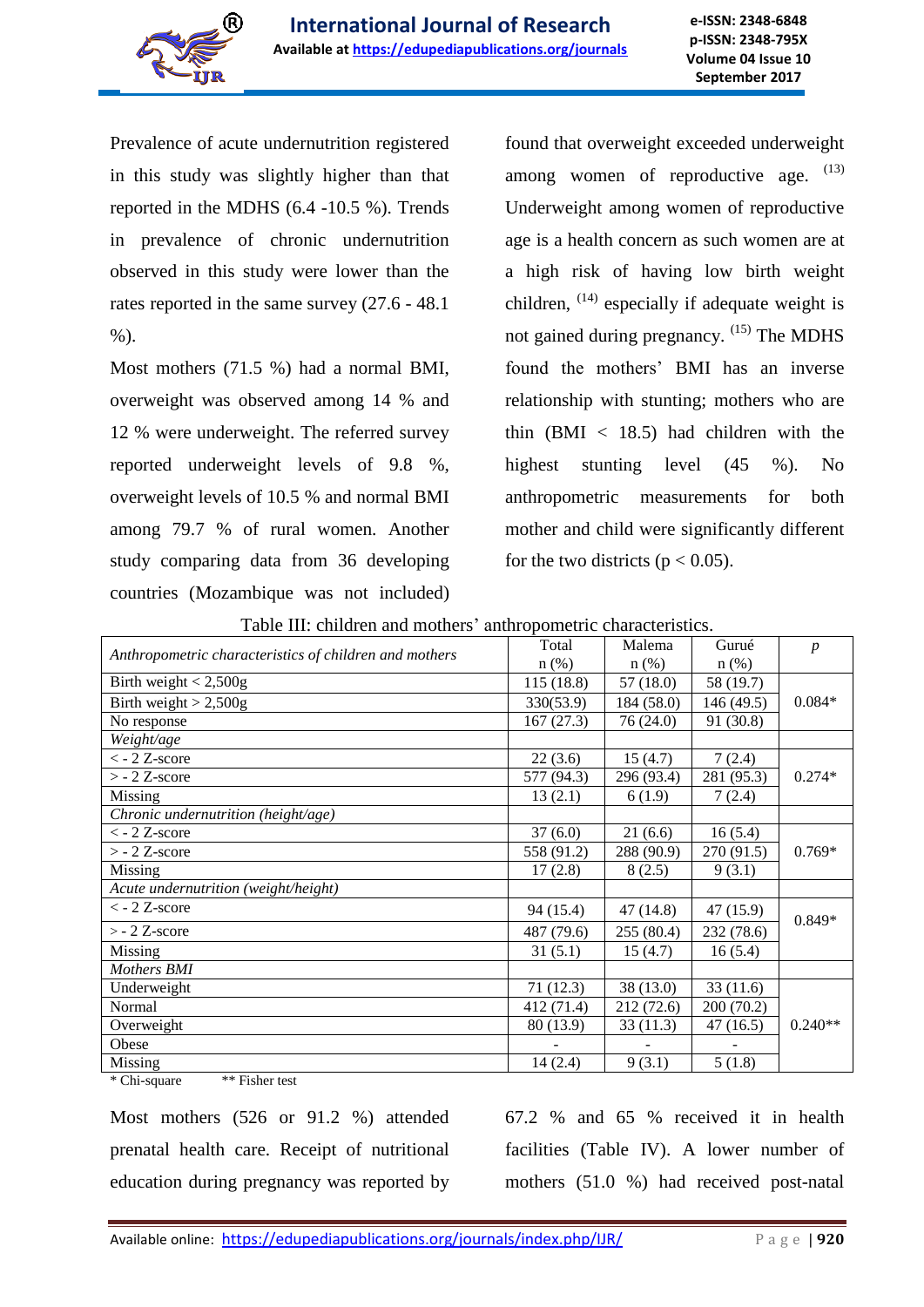

nutritional education. There was no significant difference between attendance of pre and post-natal health care services for the two districts. Nutritional support is crucial during ante and post-natal periods to ensure good pregnancy outcomes and a good start in life for the new-born. Possibly the low prevalence of child undernutrition among respondents can be attributed to high attendance to nutritional education. Along with our research, local health facilities were implementing community level integrated

strategies to reduce undernutrition, especially child undernutrition, through forums held at the health facilities and at community level. A community children health intervention implemented in Chokwé district Mozambique (South), under typical resource constraints environment, demonstrated it can improve child-wellbeing. <sup>(16)</sup> Another randomized control trial in 2004 showed that nutritional education leads to better nutrition outcomes, even among very poor families in Mexico.  $(17)$ 

|  | Table IV: nutritional education during pre-and post-natal care. |  |  |
|--|-----------------------------------------------------------------|--|--|
|  |                                                                 |  |  |

| Item/District                              | Malema     |                |                    | Gurué                   |                |                | Total      |                    |                  |  | $\boldsymbol{p}$ |
|--------------------------------------------|------------|----------------|--------------------|-------------------------|----------------|----------------|------------|--------------------|------------------|--|------------------|
| Attended pre-natal                         | Yes        | N <sub>o</sub> |                    | Yes                     | N <sub>o</sub> |                | Yes        |                    | N <sub>o</sub>   |  |                  |
| clinic                                     | $n$ (%)    | $n$ $(\%)$     |                    | $n$ (%)                 |                | $n$ (%)        | $n$ (%)    |                    | $n$ (%)          |  |                  |
|                                            | 267 (91.4) | 17(5.8)        |                    | 259 (90.9)              |                | 20(7.0)        | 526 (91.2) |                    | 37(6.4)          |  | $0.754*$         |
|                                            |            |                |                    |                         |                |                |            |                    |                  |  |                  |
| Item/District                              |            | Malema         |                    | Gurué                   |                |                |            | Total              |                  |  | D                |
| Received nutritional                       | Yes        | N <sub>o</sub> |                    | Yes                     |                | N <sub>0</sub> | Yes        |                    | N <sub>o</sub>   |  |                  |
| education during                           | $n$ (%)    | $n(\%)$        |                    | $n$ (%)                 |                | $n$ (%)        | $n$ (%)    |                    | $n$ (%)          |  |                  |
| pregnancy                                  | 204(69.9)  | 84 (28.8)      |                    | 184 (64.6)              |                | 94 (33.0)      | 388 (67.2) |                    | 178 (30.8)       |  | $0.312*$         |
|                                            |            |                |                    |                         |                |                |            |                    |                  |  |                  |
| here did you receive nutritional education |            |                | Malema<br>Gurué    |                         | Total          |                |            |                    | $\boldsymbol{P}$ |  |                  |
| during pregnancy                           |            |                | $n$ (%)<br>$n$ (%) |                         | $n$ (%)        |                |            |                    |                  |  |                  |
| <b>Health Centre</b>                       |            |                |                    | 196(67.1)<br>179 (62.8) |                |                |            | 375 (65.0)         |                  |  |                  |
| Non-governmental organization              |            |                | 2(0.6)<br>1(0.3)   |                         |                |                | 3(0.4)     |                    |                  |  |                  |
| Community workers (Ministry of Health)     |            |                | 1(0.3)<br>1(0.3)   |                         |                |                | 2(0.3)     |                    | $0.700**$        |  |                  |
| Private clinic                             |            |                |                    |                         |                |                |            |                    |                  |  |                  |
| Others                                     |            |                |                    | 5(1.2)                  |                | 3(0.6)         |            |                    | 8(1.0)           |  |                  |
|                                            |            |                |                    |                         |                |                |            |                    |                  |  |                  |
| Item/District                              |            | Malema         |                    | Gurué                   |                |                |            |                    | Total            |  | D                |
|                                            | Yes        | N <sub>0</sub> |                    | Yes                     |                | N <sub>o</sub> |            | Yes                | N <sub>o</sub>   |  |                  |
|                                            | $n$ (%)    | $n$ (%)        |                    | $n(\%)$                 |                | $n$ (%)        |            | $n$ (%)<br>$n$ (%) |                  |  | 0.938            |
| Nutritional education                      | 150 (51.4) | 136 (46.6)     |                    | 144<br>$2F \cap F$      |                | 136 (47.7)     |            | 294 (51.0)         | 272 (47.1)       |  | *                |

| Where did you receive nutritional education | Malema    | Gurué      | Total      | P        |
|---------------------------------------------|-----------|------------|------------|----------|
| during post-natal care                      | $n$ (%)   | $n$ (%)    | $n(\%)$    |          |
| Health facility                             | 143(49.0) | 136 (47.7) | 279 (48.4) |          |
| Non-governmental organization               | 0(0.0)    | 0(0.0)     | 0(0.0)     |          |
| Community workers (Ministry of Health)      | 2(0.7)    | 0(0.0)     | 2(0.3)     | $0.774*$ |
| Private clinic                              |           |            |            |          |
| Others                                      | 5(1.7)    | 0(0.0)     | 5(0.4)     |          |

\* Chi-square \*\*Fisher-test

*during post-natal care*  $130 (31.4) 130 (40.0) (50.5)$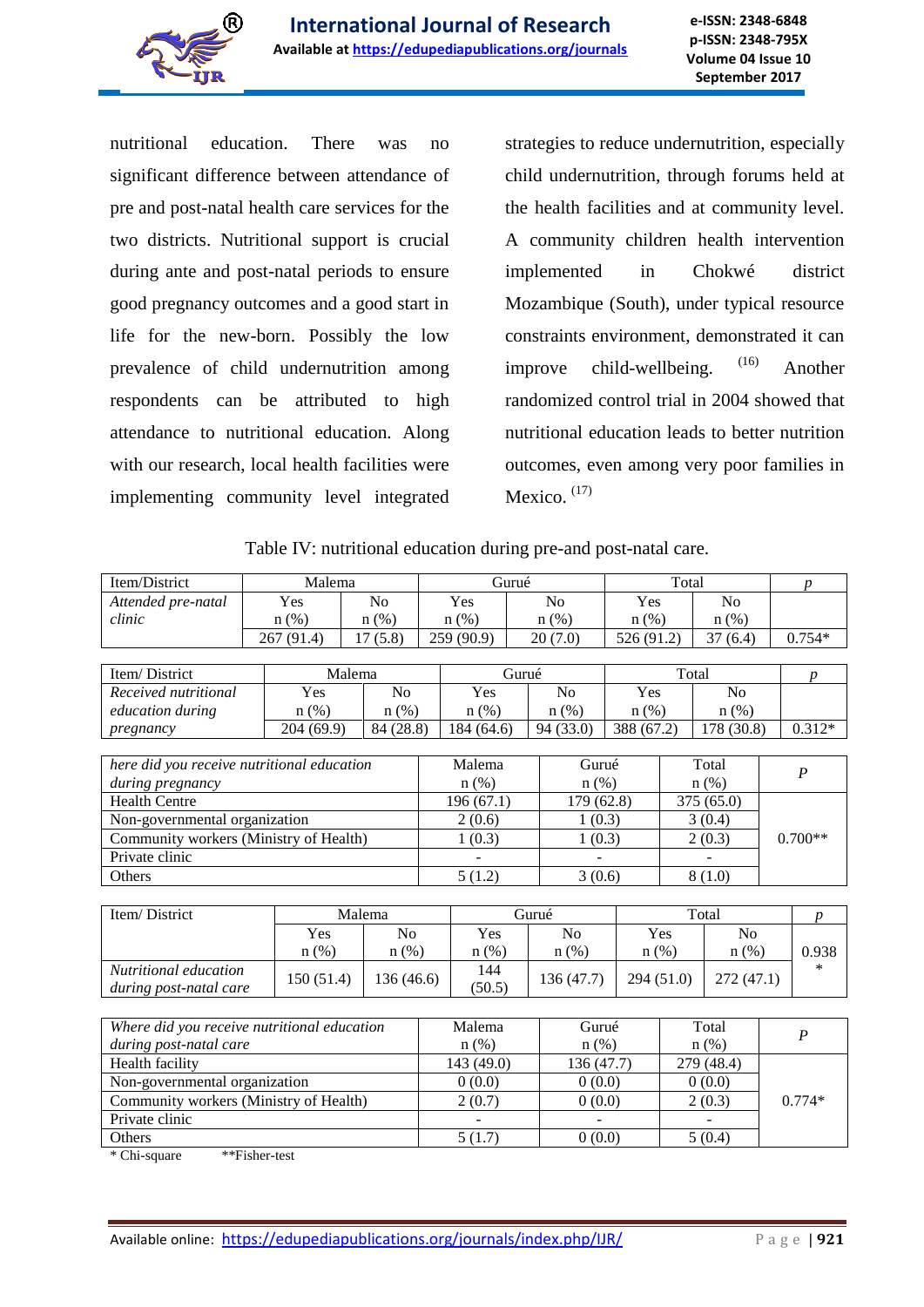

Table V shows trends in exclusive breastfeeding and introduction of solid foods. Mostly mothers are responsible for child feeding (80.4 %) and to make decisions on child feeding practices and age at which solid foods and complementary feeding is initiated (66.9 %). Most children receive exclusive breast-feeding for 5 - 6 months (46.6 %). There was a significant difference between Malema and Gurué districts regarding exclusive breast-feeding, with Malema children breastfed for a longer period. Exclusive breast-feeding reduces infant morbidity and mortality through enhanced immunity and reduced incidence of disease, especially diarrhoea. <sup>(18)</sup>

Complementary period, the time when infants are introduced to other foods in addition to breast milk  $(6 - 23$  months), is sensitive to stunting, with life-long and possibly irreversible consequences. (19) Maize flour thin porridge was the common first food introduced to infants (96.4 %) mainly at the age of 5 - 6 months. Starchy staples such as maize have been reported as major complementary foods in Africa. (20, 21) Thin starchy porridges have been implicated in causing undernutrition in Sub-Saharan Africa countries.  $(22)$  Cereal based thin porridges do not meet the children nutrient needs due to their limited energy density.  $(23)$ In addition, due to small gastric capacity of about 250 g for children aged 6 months and 350 g for those aged 23 months, they cannot eat enough of the low energy density traditional complementary porridges to meet their energy needs. About 28 % of mothers reported to add oil or groundnut powder to the thin porridge, especially sunflower oil. Addition of oil to maize flour porridge may improve energy density of complementary porridges, due to the high caloric value of fat (9 kcal  $/$  g) as compared to carbohydrate (4 kcal / g); oil inclusion provides essential fatty acids indispensable for proper development of the nervous system.

Nutritional education messages must be well targeted to reach women, because mothers were responsible for decisions on child feeding for 80 % of respondents. The use of the health facilities to disseminate nutritional education seems a good approach, as most women reported to have received this education from health facilities, particularly during ante and post-natal consultations. Given the limited access to other channels of information, an integrated mother and child health project may need to strengthen nutritional education through health facilities.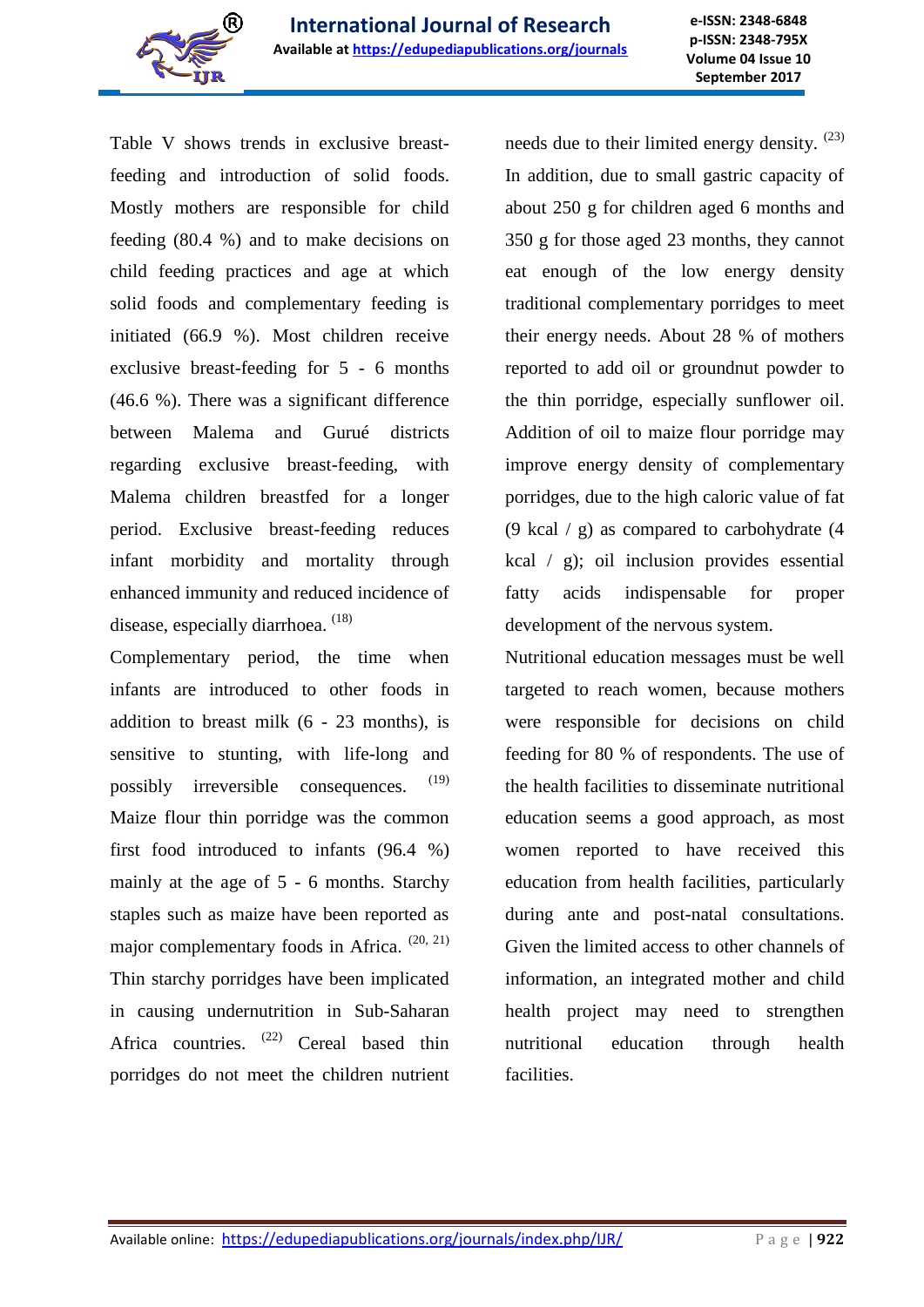

|                                                      | Malema     | Gurué      | Total      | $\boldsymbol{p}$ |
|------------------------------------------------------|------------|------------|------------|------------------|
|                                                      | $n$ (%)    | $n$ (%)    | $n$ (%)    |                  |
| Who is responsible for child feeding?                |            |            |            |                  |
| Father                                               | 46(15.8)   | 33(11.6)   | 79 (13.7)  | $0.167**$        |
| Mother                                               | 226 (77.4) | 238 (83.5) | 464 (80.4) |                  |
| Others                                               | 4(1.4)     | 0(0.0)     | 4(0.7)     |                  |
| Grand - mother                                       | 3(1.0)     | 3(1.1)     | 6(1.0)     |                  |
| Until which age is exclusive breast-feeding done?    |            |            |            |                  |
| $2 - 3$ Months                                       | 27(9.2)    | 29(10.2)   | 56(9.7)    | $0.029*$         |
| $3 - 4$ Months                                       | 42(14.4)   | 64(22.5)   | 106(18.4)  |                  |
| 4 - 5 Months                                         | 53 (18.2)  | 49 (17.2)  | 102(17.7)  |                  |
| 5 - 6 Months                                         | 153 (52.4) | 116 (40.7) | 269(46.6)  |                  |
| More than 6 months                                   | 8(2.7)     | 10(3.5)    | 18(3.1)    |                  |
| No response                                          | 9(3.1)     | 17(6.0)    | 26(4.5)    |                  |
| Who decides when to introduce solid foods to a baby? |            |            |            |                  |
| Father                                               | 44(15.1)   | 41 (14.4)  | 85 (14.7)  | $0.131*$         |
| Mother                                               | 202(69.2)  | 184 (64.6) | 386 (66.9) |                  |
| <b>Grand</b> father                                  | 3(1.0)     | 8(2.8)     | 11(1.9)    |                  |
| No response                                          | 10(3.4)    | 21(7.4)    | 31(5.4)    |                  |
| Others                                               | 33(11.3)   | 31 (10.9)  | 64(11.1)   |                  |
| At what age are solid foods introduced?              |            |            |            |                  |
| $2 - 3$ Months                                       | 14(4.8)    | 20(7.0)    | 34(5.9)    | $0.051*$         |
| $3 - 4$ Months                                       | 27(9.2)    | 46(16.1)   | 73 (12.7)  |                  |
| 4 - 5 Months                                         | 43 (14.7)  | 38 (13.3)  | 81 (14.0)  |                  |
| 5 - 6 Months                                         | 148(50.7)  | 117(41.1)  | 265 (45.9) |                  |
| More than 6 months                                   | 55 (18.8)  | 55 (19.3)  | 110(19.1)  |                  |
| No response                                          | 5(1.7)     | 9(3.2)     | 14(2.4)    |                  |
| Which is the first solid food provided to babies?    |            |            |            |                  |
| Maize flour thin porridge                            | 285 (97.6) | 271 (95.1) | 556 (96.4) | $0.436**$        |
| Cassava flour thick porridge                         | 1(0.2)     | 0(0.0)     | 1(0.1)     |                  |
| <b>Biscuit</b>                                       | 3(1.1)     | 0(0.0)     | 3(0.5)     |                  |
| Maize flour thick porridge                           | 3(1.1)     | 14(4.9)    | 17(3.0)    |                  |
| At what age do children eat family diet?             |            |            |            |                  |
| Less than 2 months                                   | 6(2.1)     | 2(0.7)     | 8(1.4)     | $\leq 0.001*$    |
| 2 - 4 Months                                         | 2(0.7)     | 5(1.8)     | 7(1.2)     |                  |
| 4 - 6 Months                                         | 32(11.0)   | 52(18.2)   | 84 (14.6)  |                  |
| More than 6 months                                   | 205(70.2)  | 156(54.7)  | 361(62.6)  |                  |
| No response                                          | 47(16.1)   | 70(24.6)   | 117(20.3)  |                  |
|                                                      |            |            |            |                  |

|  |  | Table V: introduction of solid foods/complementary feeding. |  |  |  |  |  |  |
|--|--|-------------------------------------------------------------|--|--|--|--|--|--|
|--|--|-------------------------------------------------------------|--|--|--|--|--|--|

\* Chi-square \*\* Fisher test

Median energy intake among children under two years was 802 Kcal. There was no significant difference between boys and girls. This intake met the recommended dietary expected from complementary foods up to 23 months except for children aged 12 - 23 months receiving low energy from breast milk. This rate of rather sufficient intake of energy is consistent with the low prevalence

of chronic undernutrition, which was reported at 6 %. Similarly, total energy consumption was 1,304 Kcal, within the recommended intake for non-pregnant women. This may also explain why most of the women had a normal BMI.

Protein median consumption among children was 25.3 g. This rate is about threefold higher than the recommended protein intake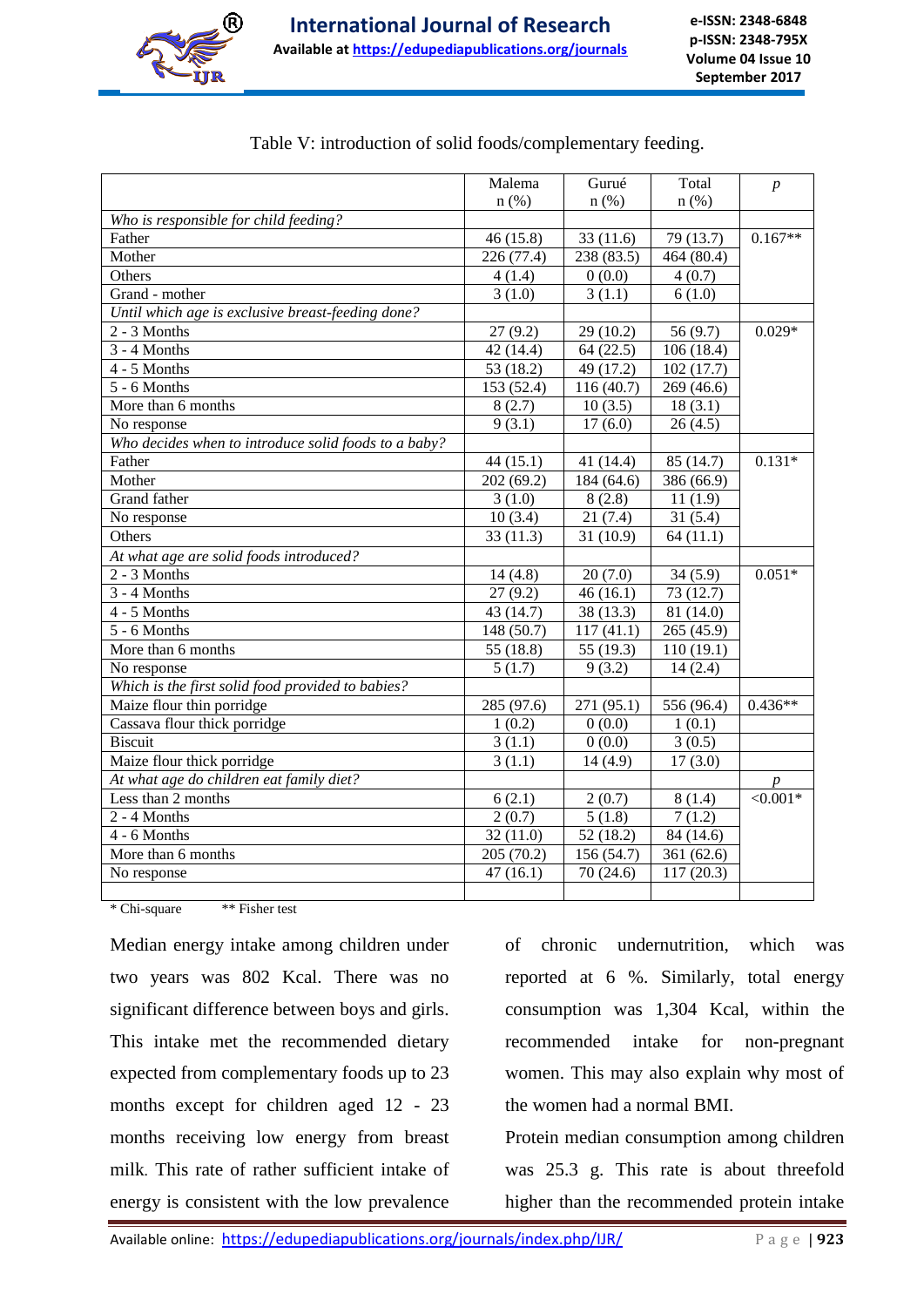

from complementary foods, assuming a child is breast-feeding as is expected for children below two years. The high protein intake may explain the relatively low prevalence of undernutrition among respondents. Some authors suggested that a high protein intake stimulates insulin secretion, which in turn stimulates weight gain. (24, 25)

Protein median consumption among children was 13 % of total energy. Main sources of protein are legumes with limited contribution from animal foods (Figure1a). This trend may be of concern considering legumes do not have a balanced profile of essential amino acids. Higher than recommended intake of protein has been reported in studies that aimed to evaluate long-term effects of high protein intake during infancy. A study in France showed an average intake of protein of 16.3 % of total energy while in Italy was 20 %. Studies about high protein intake effects on children are inconsistent but a correlation with obesity later in life has been suggested.  $(26, 27)$ 

Vitamin A median intake was 170.7 µg, lower than the recommended 350 µg, consistent with the trends reported using the FFQ, showing that a minority of respondents consumed vitamin A rich food, such as fruits and vegetables on daily basis  $\left( < 30 \degree\% \right)$ (Figure 1a). Further still, the frequency of consumption of animal source foods was also low in a daily basis. A randomized control trial among Mozambican children found 60 % had low serum retinol  $(< 0.70 \text{ \mu mol} / L)$ and another author reported 71 % of vitamin A deficiency in children under five years.  $(28, 12)$ 29)

Iron median intake was 5.8 mg, lower than the recommended (7 mg) for pre-schoolers. Prevalence of anaemia has been categorized as severe in Mozambique ( $\leq 40$  %). Possibly these low intake of foods rich in iron, may in part explain the high prevalence of iron deficiency in Mozambique. Figure1 (a, b) shows that food rich in iron consumption is low (for animal and plant sources).

Evaluating nutrients inadequacy prevalence in children, the most deficient are phosphorus (78.5 %), calcium (80.1 %), zinc (60.1 %), iodine (98.6 %), vitamin B2 (76.4 %), vitamin B6 (65.4 %), B12 (87.2 %) and vitamin D (99.5 %). Considering micronutrients as vitamin A, vitamin B1, vitamin C, E, iron and folate, the prevalence of inadequacy is lower, showing individuals within or even above recommendations (Table VI).

Children's mothers present a median energy intake of 1,029 Kcal. Evaluating inadequacy prevalence, most mothers have a nutrient intake lower than recommended. Micronutrients with the greatest deficiency are magnesium (93.6 %), zinc (90.6 %), iodine (99.5 %), vitamin B2 (95.1 %), vitamin B6 (91.0 %), vitamin B12 (91.1 %) and vitamin D (99.7 %).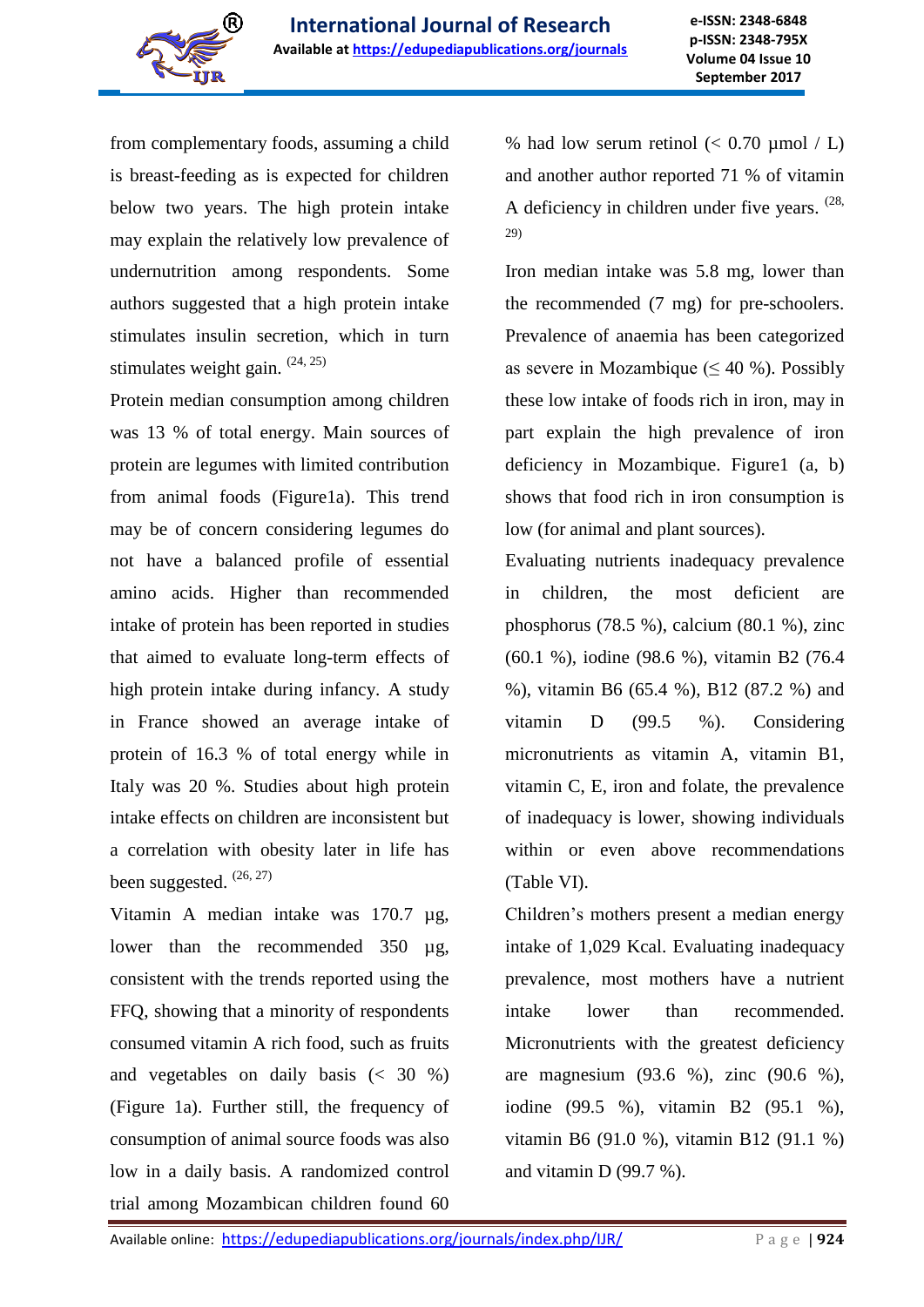

Figure 1a: daily frequency of household consumption in Malema and Gurué districts (%)



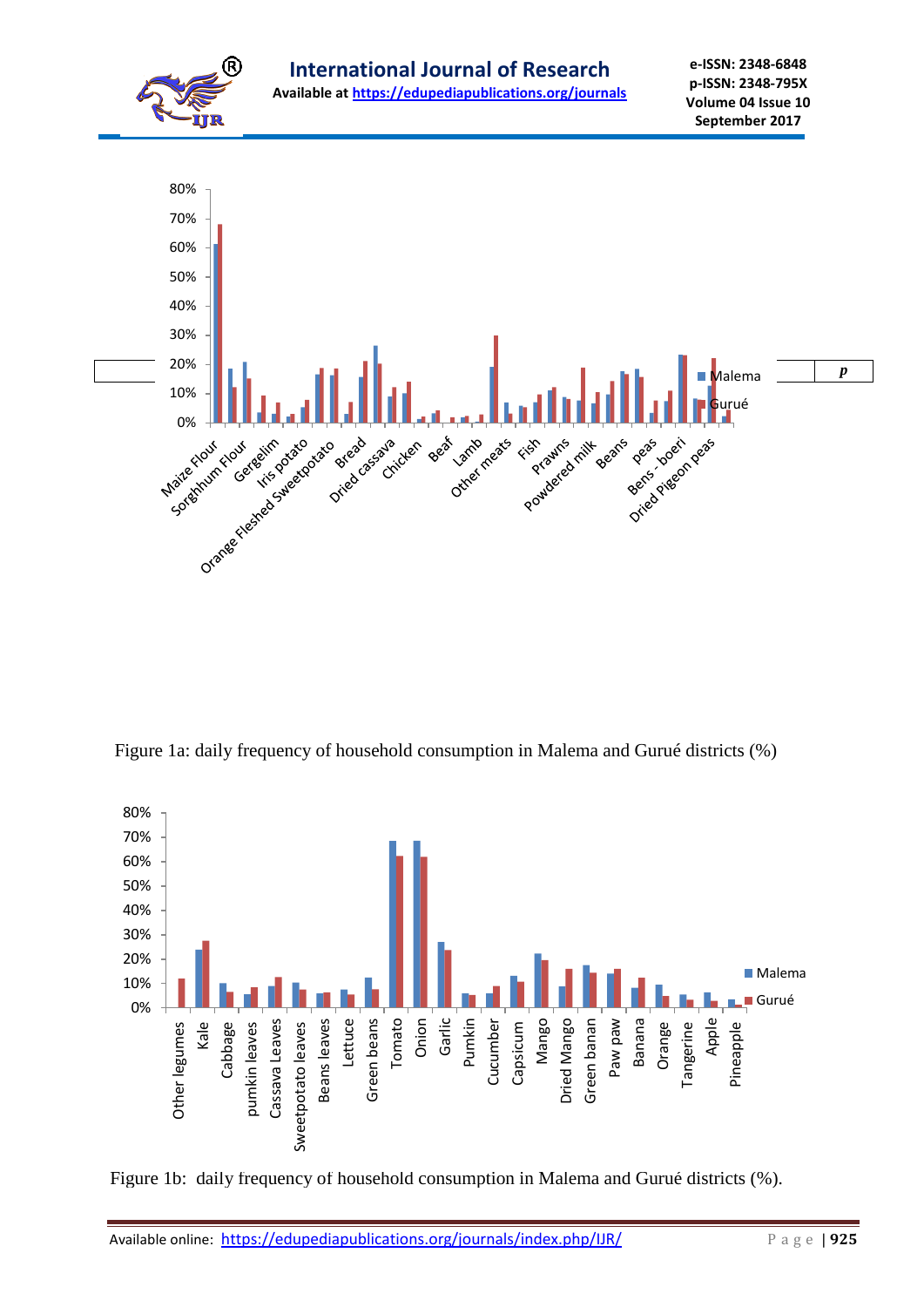

**Available at https://edupediapublications.org/journals**

**e-ISSN: 2348-6848 p-ISSN: 2348-795X Volume 04 Issue 10 September 2017**

|                            | <b>Below</b> | Equal                       | <b>Above</b>   | <b>Below</b>                | <b>Equal</b>                | Above            | <b>Below</b> | <b>Equal</b>   | Above                       |            |
|----------------------------|--------------|-----------------------------|----------------|-----------------------------|-----------------------------|------------------|--------------|----------------|-----------------------------|------------|
|                            | $n$ (%)      | $n\left(\frac{9}{6}\right)$ | $n$ (%)        | $n\left(\frac{0}{0}\right)$ | $n\left(\frac{9}{6}\right)$ | $\mathbf{n}(\%)$ | $n$ (%)      | $n$ (%)        | $n\left(\frac{0}{0}\right)$ |            |
| Energy intake              | 69           |                             | 221            | 60                          |                             | 259              | 129          |                | 480                         | 0,133      |
| (Kcal)                     | (23,8)       |                             | (76,2)         | (18, 8)                     |                             | (81,2)           | (21,2)       |                | (78, 8)                     | $***$      |
|                            |              | 99                          | 190            |                             | 113                         | 205              |              | 212            | 395                         | 0,757      |
| Protein (% TEV)            | 1(0,3)       | (34,1)                      | (65,5)         | 1(0,3)                      | (35,4)                      | (64,3)           | 2(0,3)       | (34, 8)        | (64, 9)                     | $\ast$     |
| Carbohydrates (%           | 15           | 37                          | 238            | 17                          | 37                          | 265              | 32           | 74             | 503                         | 0,844      |
| TEV)                       | (5,2)        | (12, 8)                     | (82,1)         | (5,3)                       | (11,6)                      | (83,1)           | (5,3)        | (12,2)         | (82,6)                      | $\ast$     |
| Total fat (% TEV)          | 137          | 71                          | 82             | 152                         | 68                          | 99               | 289          | 139            | 181                         | 0,737      |
|                            | (47,2)       | (24,5)                      | (28,3)         | (47,6)                      | (21,3)                      | (31,0)           | (47,5)       | (22,8)         | (29,7)                      | $\ast$     |
| Phosphor (mg)              | 222          |                             | 68             | 256                         |                             | 63               | 478          |                | 131                         | 0,268      |
|                            | (76, 6)      |                             | (23, 4)        | (80,3)                      |                             | (19,7)           | (78,5)       |                | (21,5)                      | $\ast\ast$ |
| Calcium (mg)               | 233          |                             | 57             | 255                         |                             | 64               | 488          |                | 121                         | 0,900      |
|                            | (80,3)       |                             | (19,7)         | (79, 9)                     |                             | (20,1)           | (80,1)       |                | (19,9)                      | $\ast$     |
| Iron (mg)                  | 45           | $\mathbf{1}$                | 244            | 54                          | 1(,3)                       | 264              | 99           | $\overline{2}$ | 508                         | 0,642      |
|                            | (15,5)       | (0,3)                       | (84,1)         | (16,9)                      |                             | (82, 8)          | (16,3)       | (0,3)          | (83,4)                      | $\ast$     |
| Magnesium (mg)             | 132          |                             | 158            | 154                         |                             | 165              | 286          |                | 323                         | 0,497      |
|                            | (45,5)       |                             | (54,5)         | (48,3)                      |                             | (51,7)           | (47,0)       |                | (53,0)                      | $\ast$     |
| $\text{Zinc} \text{ (mg)}$ | 170          | $\mathbf{1}$                | 119            | 196                         |                             | 123              | 366          | $\mathbf{1}$   | 242                         | 0,505      |
|                            | (58, 6)      | (0,3)                       | (41,0)         | (61,4)                      |                             | (38,6)           | (60,1)       | (0,2)          | (39,7)                      | $\ast$     |
| Iodine (mg)                | 178          |                             | $\overline{3}$ | 179                         |                             | $\overline{2}$   | 357          |                | 5                           | 0,654      |
|                            | (98,3)       |                             | (1,7)          | (98, 9)                     |                             | (1,1)            | (98, 6)      |                | (1,4)                       | $\ast$     |
| Vitamin A (µg)             | 48           |                             | 242            | 39                          |                             | 280              | 87           |                | 522                         | 0,128      |
|                            | (16,6)       |                             | (83, 4)        | (12,2)                      |                             | (87, 8)          | (14,3)       |                | (85,7)                      | $\ast$     |
| Vitamin B1 (mg)            | 129          | $\mathbf{1}$                | 160            | 144                         | $\overline{3}$              | 172              | 273          | $\overline{4}$ | 332                         | 0,813      |
|                            | (44,5)       | (0,3)                       | (55,2)         | (45,1)                      | (0,9)                       | (53,9)           | (44, 8)      | (0,7)          | (54,5)                      | $\ast$     |
| Vitamin B2 (mg)            | 218          | 3                           | 69             | 247                         | 1                           | 71               | 465          | $\overline{4}$ | 140                         | 0,579      |
|                            | (75,2)       | (1,0)                       | (23,8)         | (77, 4)                     | (0,3)                       | (22,3)           | (76, 4)      | (0,7)          | (23,0)                      | $\ast$     |
| Vitamin B6 (mg)            | 188          | 6                           | 96             | 210                         | 6                           | 103              | 398          | 12             | 199                         | 0,811      |
|                            | (64, 8)      | (2,1)                       | (33,1)         | (65, 8)                     | (1,9)                       | (32,3)           | (65,4)       | (2,0)          | (32,7)                      | $\ast$     |
| Vitamin B12 $(\mu g)$      | 246          | 1                           | 43             | 285                         | $\theta$                    | 34               | 531          | $\mathbf{1}$   | 77                          | 0,099      |
|                            | (84, 8)      | (0,3)                       | (14, 8)        | (89,3)                      | (0,0)                       | (10,7)           | (87,2)       | (0,2)          | (12,6)                      | $\ast\ast$ |
| Vitamin C (mg)             | 47           |                             | 243            | 32                          |                             | 287              | 79           |                | 530                         | 0,024      |
|                            | (16,2)       |                             | (83,8)         | (10,0)                      |                             | (90,0)           | (13,0)       |                | (87,0)                      | $\ast\ast$ |
| Vitamin $D(\mu g)$         | 289          |                             | 1              | 317                         |                             | $\overline{2}$   | 606          |                | 3                           | 0,620      |
|                            | (99,7)       |                             | (0,3)          | (99, 4)                     |                             | (0,6)            | (99,5)       |                | (0,5)                       | $\ast$     |
| Vitamin E (mg)             | 125          |                             | 165            | 141                         |                             | 178              | 266          |                | 343                         | 0,786      |
|                            | (43,1)       |                             | (56, 9)        | (44,2)                      |                             | (55,8)           | (43,7)       |                | (56,3)                      | $\ast$     |
| Folate $(\mu g)$           | 133          |                             | 157            | 154                         |                             | 165              | 287          |                | 322                         | 0,552      |
|                            | (45,9)       |                             | (54,1)         | (48,3)                      |                             | (51,7)           | (47,1)       |                | (52,9)                      | $\ast$     |

Table VI: prevalence of nutritional intake inadequacy in children under two years of age using EAR cut-off, AI and UL.

|                            | Al                  | UL                    | $M \pm sd$    |
|----------------------------|---------------------|-----------------------|---------------|
| Fibre $(g)$                | 19                  |                       | $1,1 \pm 0,5$ |
| Sodium (mg)                |                     | 1,5                   | $3,0 \pm 0,1$ |
| Potassium (mg)             |                     |                       | $3,0 \pm 0,3$ |
| TEV: Total Energetic Value | *One-Way Anova test | **Kruskal-Wallis test |               |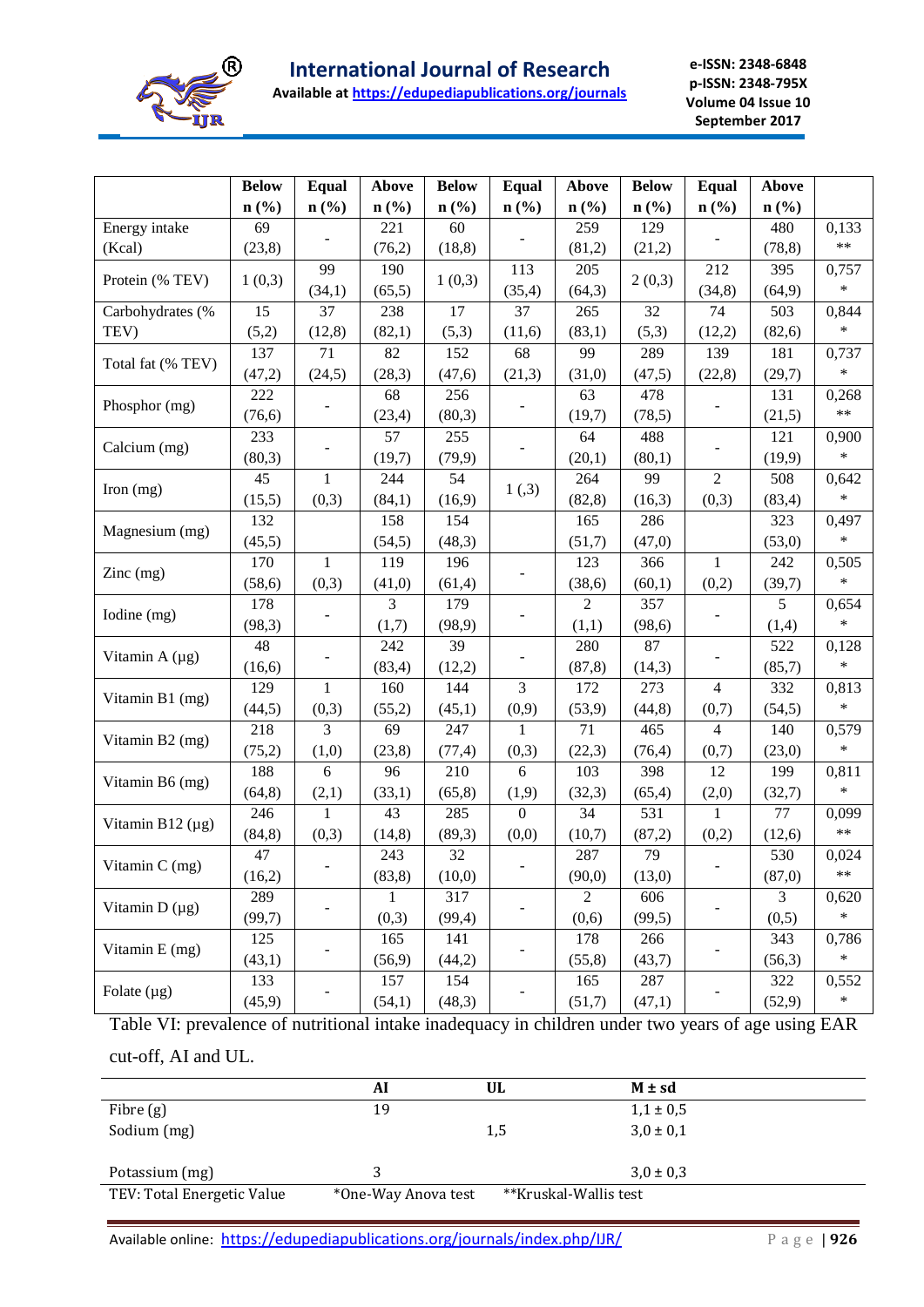

M – medium sd – standard deviation.

For nutrients without an established EAR, we used the AI value. We verified that the mean fibre intake in children was 1.1 g / day (recommended 19  $g / day$ ). For mothers, the average consumption was 1.3 g / day (recommended for adults 25 g / day). For potassium, the average consumption in children is equal to the recommended value (3 mg / day). In the case of mothers, the average consumption is higher than recommended  $(4.7 \text{ g} / \text{day})$ . As for sodium, the average consumption of children and mothers is higher than the value considered as limit with no harmful effects on health,  $3 g / day$  in both groups.

Analysing macronutrients average contribution to total energy value (TEV) in children (920 kcal / day), we verified that fat contributed on average to 14.3 % and carbohydrates and proteins respectively 55.4 % and 13.5 %. The same analysis for mothers showed an average contribution (macronutrients) to the TEV (1,304 kcal / day) of 14.6 %, 63.0 % and 22.3 % for protein, carbohydrate and fat, respectively.

**4. Conclusions and recommendations.**

We found a significantly low prevalence of chronic undernutrition (14.8 %) in children under two years of age, when compared to the 34 % among under five reported in 2011 in

Mozambique, and a higher intake of protein than the recommended.

Malema and Gurué districts produce various crops that can be promoted for home consumption through integrated agriculture and nutrition projects. Such integrated projects have a potential to reduce undernutrition, particularly in regions typically considered as food baskets. Given the high agricultural productivity of Malema and Gurué districts, achieving good child and maternal nutrition through an integrated project is feasible. Such a project would contribute to reverse the high prevalence of children born underweight (18.8 %), the prevalence of underweight (12 %) and overweight (14 %) among mothers and also the inadequacy of consumption of several nutrients in both children and mothers.

Thus, an integrated agricultural and nutrition project implemented with full detail of food production and malnutrition status, particularly focusing on the first 1,000 days, has a potential to reverse the emerging double burden malnutrition in Mozambique. This study guides on how nutritional education messaging would need to be packaged to improve malnutrition. A platform to disseminate these targeted messages to mothers is already provided by the high attendance of ante and post-natal clinics.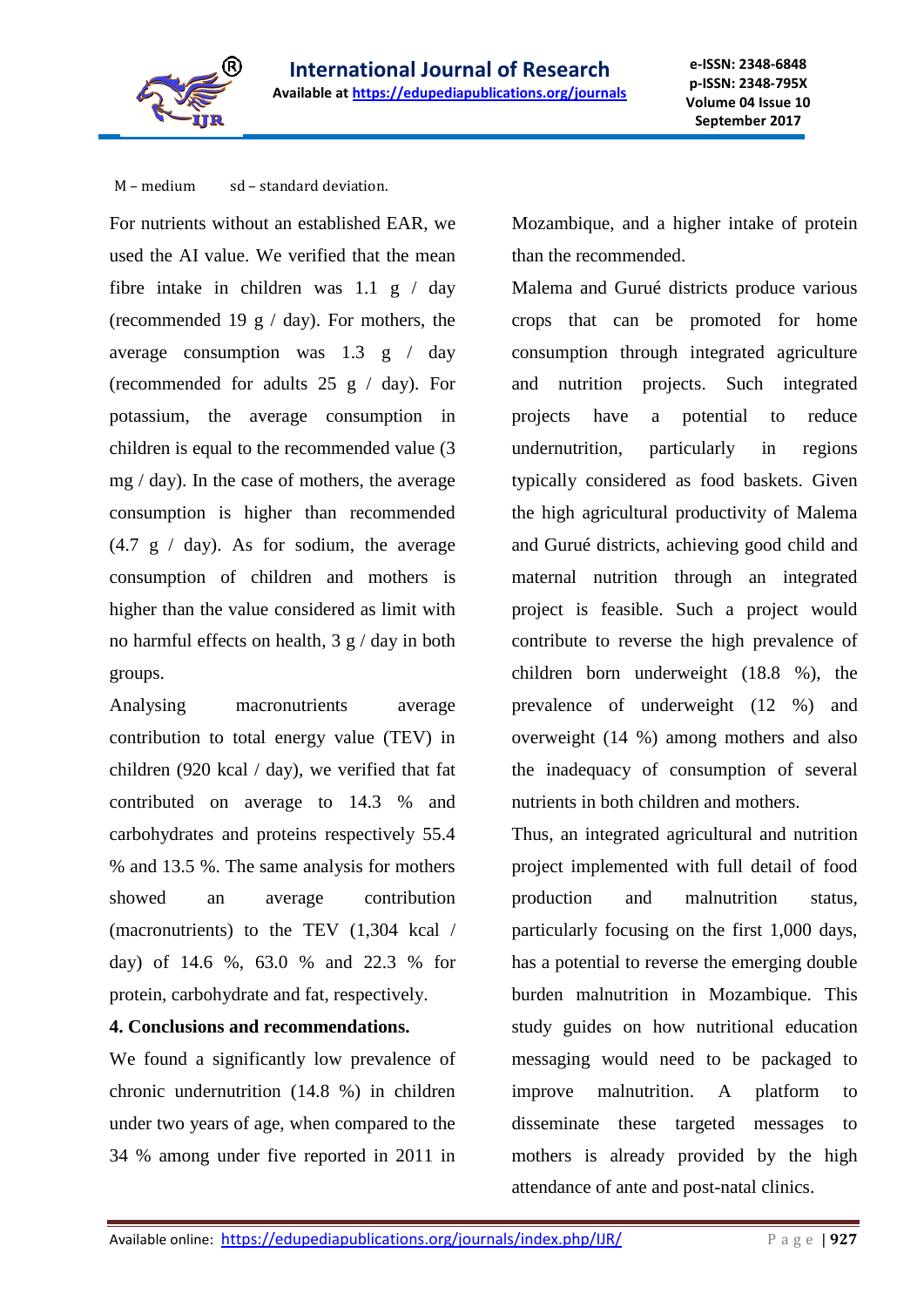

# **5. References.**

- 1. Black R, Victoria, C, Walker S, et al. Maternal and child undernutrition and overweight in low income and middleincome countries. Lancet June 6. 2013. http://dx.doi.org/10.1016/S0140-6736 (13) 60937- X.
- 2. Bhutta Z, Ahmed T, Black R, et al. What works? Interventions for maternal and child undernutrition and survival. Lancet 371, 2008: 417 – 440.
- 3. Ministério da Saúde. Inquérito Demográfico e de Saúde 2011. Instituto Nacional de Estatística, ICF International (ICFI), Ministério da Saúde da República de Moçambique. Calverton. Maryland. 2012.
- 4. Victoria C, Adair L, Fall C, et al. Maternal and child undernutrition: consequences for adult health and human capital. Lancet 2008; 371: 340–57.
- 5. Elmadfa I, Meyer A. Vitamins for the First 1000 Days: Preparing for Life. International Journal of Vitamin Research 82, 2012: 342-347.
- 6. Masset E, Haddad L, Cornelius A, et al. Effectiveness of agricultural interventions that aim to improve nutritional status of children: systematic review. BMJ 344 2012**:** 1-7.
- 7. Tschirley D, Weber M. Food security strategies under extremely adverse conditions: The determinants of

household income and consumption in rural Mozambique. World Development 22 1994: 159-173.

- 8. Institute of Medicine (IOM). Dietary Reference Intakes: Applications in Dietary Assessment. National Academy Press. Washington DC. 2000: 147-161.
- 9. Murphy S, Poos M. Dietary Reference Intakes: summary of applications in dietary assessment. Public Health Nutrition*.* 2002: 5 (6A): 843-849.
- 10. Mozambique Government. Report on the Millennium Development Goals. Governo de

Moçambique. Maputo. 2008. http://www.undp.org/content/dam/mozam bique/docs/Millennium\_Development\_Go als/UNDP\_MOZ%20\_2008\_%20Mozamb ique\_%20Report%20\_MDGS.pdf.

- 11. Hack M, Breslau N, Weisman B, et al. Effect of very low birthweight and sub normal head size on cognitive abilities at school age. The new England Journal of Medicine 325 1991: 231-237.
- 12. Jamison D, Feachem R, Makgoba M, et al. Disease and Mortality in Sub-Saharan Africa, Second edition. World Bank. Washington DC. 2006.
- 13. Mendez M, Monteiro C, Popkin B. Overweight exceeds underweight among women in most developing countries.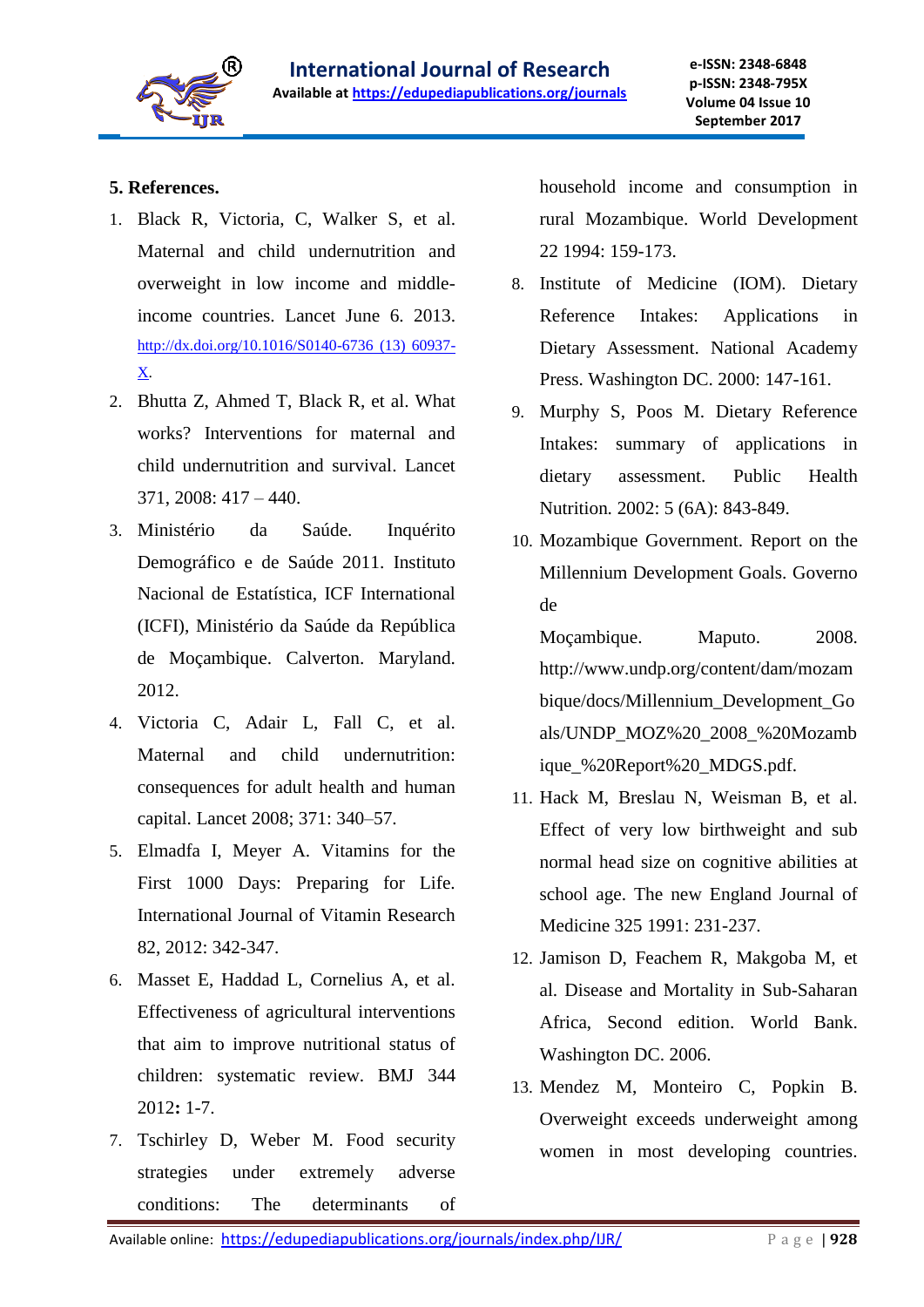

American Journal of Clinical Nutrition 81 2005**:** 714-721.

- 14. Han Z, Mulla S, Beyene J, et al. Maternal under - weight and the risk of pre-term birth and low birth weight: systematic review and meta-analysis. International Journal of Epidemiology 40 2011: 65-101.
- 15. Lumbanraja S, Lutan D, Usman I. Maternal weight gain and correlation with birth weight infants. Procedia - Social and Behavioural Sciences 103 2013**:** 647 – 656.
- 16. Ricca J, Prosnitz D, Perry H, et al. Comparing estimates of child mortality reduction modelled in LiST with pregnancy history survey data for a community-based NGO project in Mozambique. BMC Public Health 11 2011 (S3): 1-8.
- 17. Rivera A, Sotres-Atvarez D, Habicht J, et al. Impact of the Mexican Program for Education. Health and Nutrition (Progresa) on Rates of Growth and Anaemia in Infants and Young Children. JAMA 291 2004: 2563-2570.
- 18. Walker A. The contribution of weaning foods to protein-energy malnutrition. Nutrition Research Reviews 3 1990: 25- 47.
- 19. Stewart C, Iannotti L, Dewey K, et al. Contextualizing complementary feeding in a broader framework for stunting

prevention. Maternal and Child Nutrition 9 (Suppl 2) 2013: 27-45.

- 20. Mosha T, Laswai H, Tetens I. Nutritional composition and micronutrient status of home-made and commercial weaning foods consumed in Tanzania. Plant Foods for Human Nutrition 55 2000: 185–205.
- 21. Mosha T, Bennik M. Protein digestibilitycorrected amino acid scores. Acceptability and storage stability of ready-to-eat supplementary foods for pre-school age children in Tanzania. Journal of the Science of Food and Agriculture 85 2005**:**1513-1522.
- 22. Dewey K, Brown K. Update on technical issues concerning complementary feeding of young children in developing countries and implications for intervention programs. Food and Nutrition Bulletin 1 2003: 5-28.
- 23. UNICEF. Complementary feeding of young children in developing countries: A review of current scientific knowledge. UNICEF WHO/NUT/98.1 World Health Organization. Geneva. 1998.
- 24. Raiha N, Axelsson I. Protein Nutrition during infancy. An update. Paediatric Clinics of North America 42 1995: 745- 764*.*
- 25. Hoppe C, Melgaard C, Thomsen B, et al. Protein intake at 9 months of age is associated with body size but not with